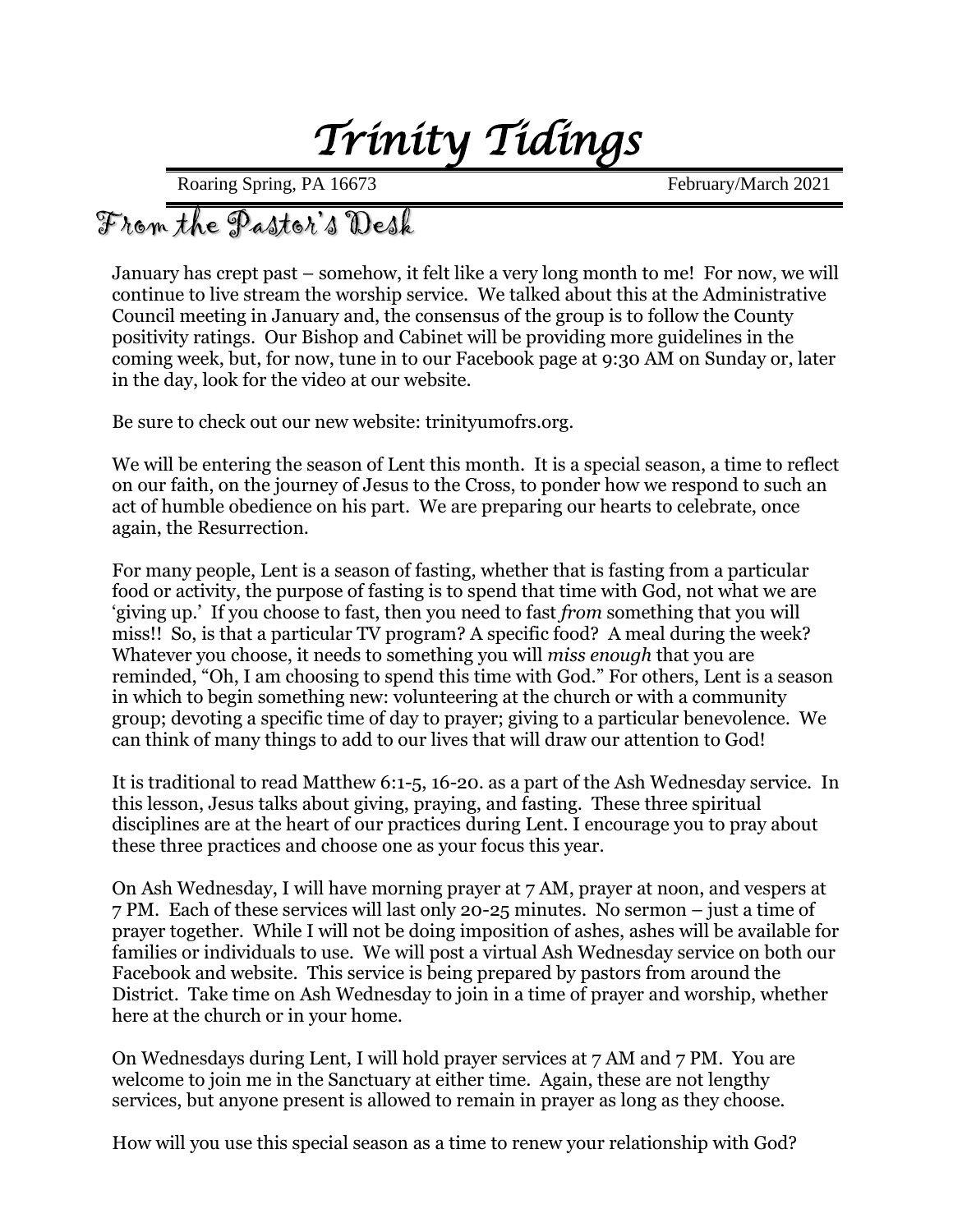**OUR JOYS AND CONCERNS:** Linda Acker, Lois Adams, Richard Butler, Lorie Davis, Doris Ferry, Nancy Hamil, Ruth Imler, Bob & Doris Musselman, Connie Musselman, Ron & Pat Muthler, Bob Teeter Family, Ted Treese Family, Bob & Dorothy VanNatta, Sally Weicht, Tom Zeak, Sarah Zeek, Family and friends affected by Covid,

- February 10<sup>th</sup> Nancy Hamil
- February 18th Ionne Hammaker
- March 2nd Michael Weicht
- March  $4<sup>th</sup>$  Jalen Goins
- March 7<sup>th</sup> Jane Smith
- March  $14<sup>th</sup>$  Fred Hetrick
- March 16<sup>th</sup> LaRue Holt
- March 21<sup>st</sup> JoEllen Mingle
- March 26<sup>th</sup> Donna Pote
- March 30<sup>th</sup> Louis Hostetter

March  $31^{st}$  – Linda Felton

erzary

February 4<sup>th</sup> – Dave Wineland **February 8th - Barry & Connie Musselman** 



All blood donations are currently being tested for [COVID-19](https://mail.atlanticbbn.net/Redirect/7EBC6A98/t.givebloodtoday.redcrossblood.org/r/?id=h5f28de65,180fca6d,16408843&med=email&source=bioadobe&campdesc=BHQ_BPL_NH_2WeekPreDrive_Feb_202101&cid=352456527&did=PRDDM118276&bid=1596513893&subj=Recruitment%20tools%20for%20your%20upcoming%20blood%20drive.&prty=normal&nat=transactional&prod=sponsor&sender=Blood%20Program%20Leaders&delvId=403688045)  [antibodies.](https://mail.atlanticbbn.net/Redirect/7EBC6A98/t.givebloodtoday.redcrossblood.org/r/?id=h5f28de65,180fca6d,16408843&med=email&source=bioadobe&campdesc=BHQ_BPL_NH_2WeekPreDrive_Feb_202101&cid=352456527&did=PRDDM118276&bid=1596513893&subj=Recruitment%20tools%20for%20your%20upcoming%20blood%20drive.&prty=normal&nat=transactional&prod=sponsor&sender=Blood%20Program%20Leaders&delvId=403688045) Donations collected at your upcoming drive may now help current coronavirus patients battling the virus.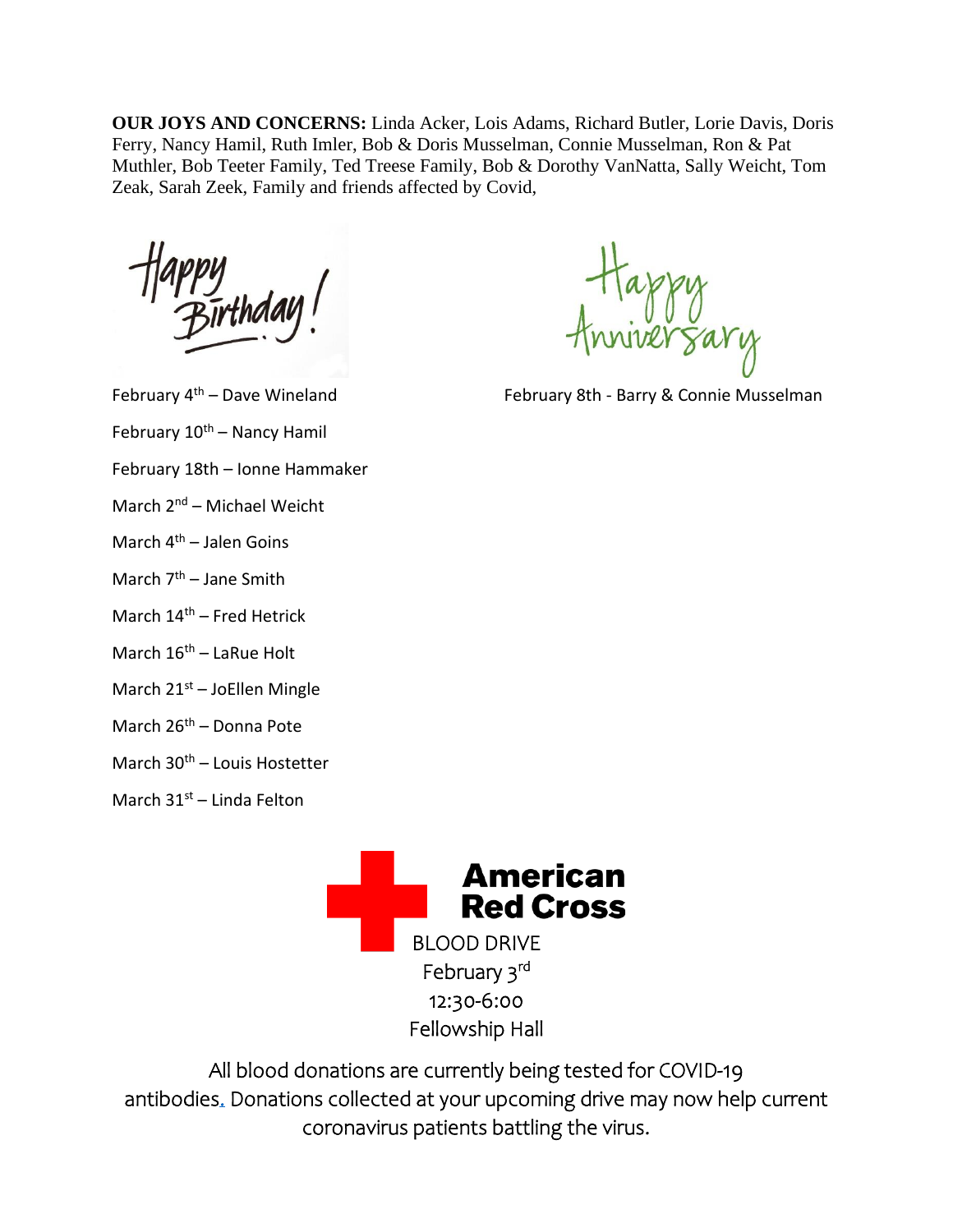

A video service has been prepared by the District and will be posted. Pastor Evie will hold in-person services of prayer at 7 AM, Noon, and 7 PM Containers of ashes are available, one per family. Imposition of ashes as a part of a worship service has been discouraged due to social distancing. But, family members can offer these to one another.

Lenten Devotionals are available. During Lent, Pastor Evie plans to hold morning and evening prayer services on Wednesdays.

#### Manna on Main Street

Manna will be held on Saturday, February 13<sup>th</sup> from 5:00-6:30. Due to Covid restrictions this will be a drive thru pick up. The Manna meal will be hosted by Gary & Sandy Polchito. They will be serving rigatoni, a vegetable, a side salad, a roll and cake for dessert. Would anyone consider baking a cake to help them out? We are also asking for King's Hawaiian Sweet Rolls (10 packages). If you can help with either, please call the church office.

(Looking for a March, Manna host or hostess. Please let us know if you are interested.)

#### Manna on Monday

We are looking for folks to help prepare and serve lunch on February 22. Please let us know if you can volunteer.

Pastor Evie and I have been working on our new website. We think it looks pretty good. It is much easier to work with and is more up to date. You can check out the new website at www.trinityumofrs.org

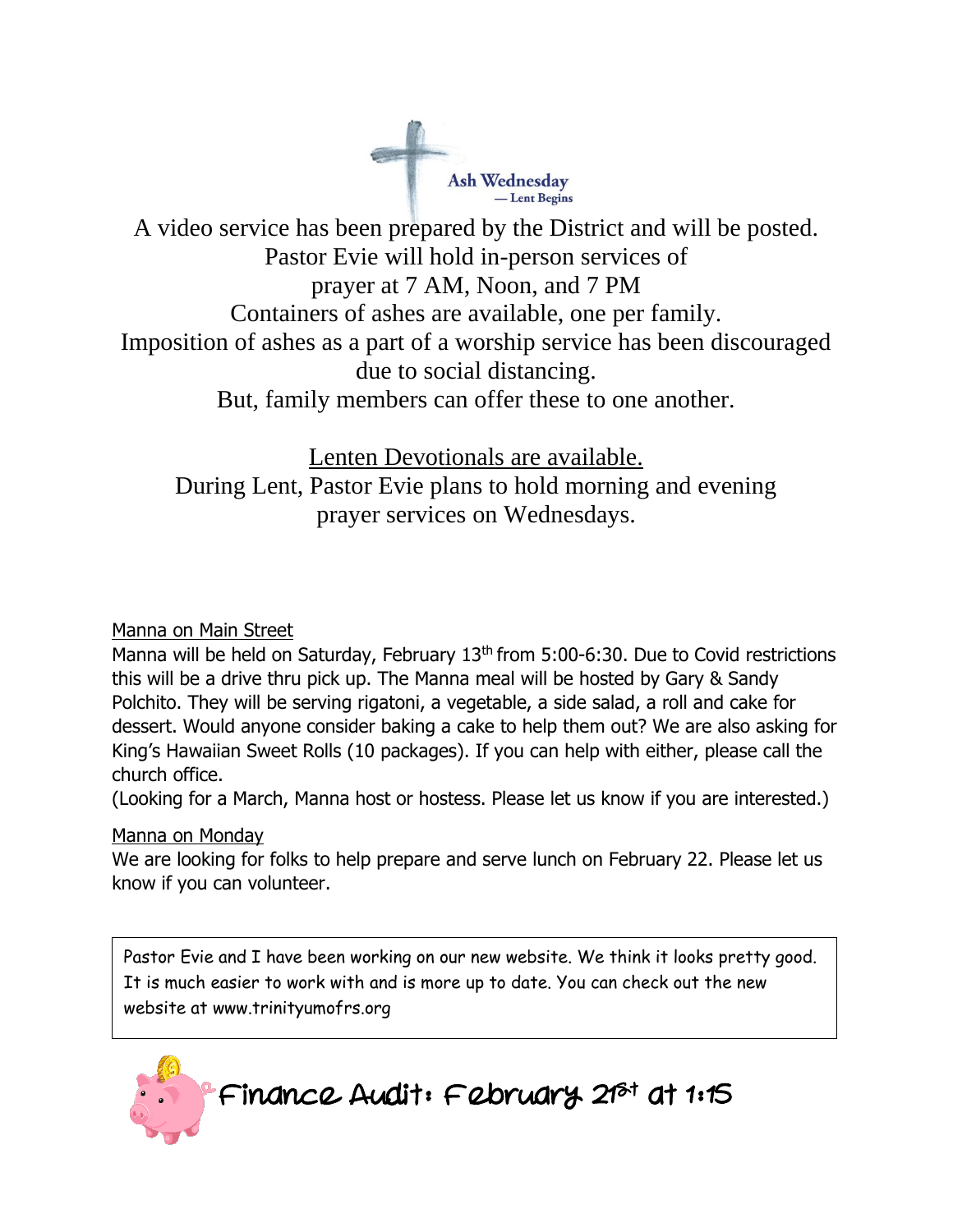#### **ANNUAL CONFERENCE MEMBERS NEEDED**

Lay Members at Large needed for Annual Conference

Each district may recruit 36 lay members at large for participation in Annual Conference. This number is needed for lay/clergy equalization. Please advertise and recruit from your congregations! To register, contact the District Office no later than February 26, 2021 with name, address, phone number, email address and church/charge name.

#### Youth Lay Members needed for Annual Conference

Young people, ages 12 – 18, are needed to serve as a lay member at large to Annual Conference 2021. Register by Monday, February 1, 2021 using the form at the SUS website.

#### See [https://susumc.org/annual-conference/](https://mail.atlanticbbn.net/SRedirect/DF8E01BB/susumc.org/annual-conference/)

for more information on both lay members at large and youth lay members.



#### **Summer is coming, and plans for Summer Camp are underway!**

Camp and Retreat Ministries is releasing the schedule for summer camps. Safety protocols will be in place to keep campers and staff safe. Registrations will be accepted with the understanding that if we cannot meet due to the pandemic, registrations monies will be returned. Let's pray that this camping season can happen! As we make preparations for this summer we are full of anticipation and hope! We also recognize the challenges of planning for anything during COVID. We continue to be in conversation with experts who give guidance on providing a meaningful camp experience in the midst of a health pandemic. We are planning for significant social gathering and group safety policies and practices to be in place this summer, so that we can honor and care for our beloved community each week while still being together and experiencing the joy of camp! Specific guidelines and practices to help you envision what camp will look like will be coming in the near future. **For more information, contact the Church Office. We have copies of the "Save the Dates" flyers.**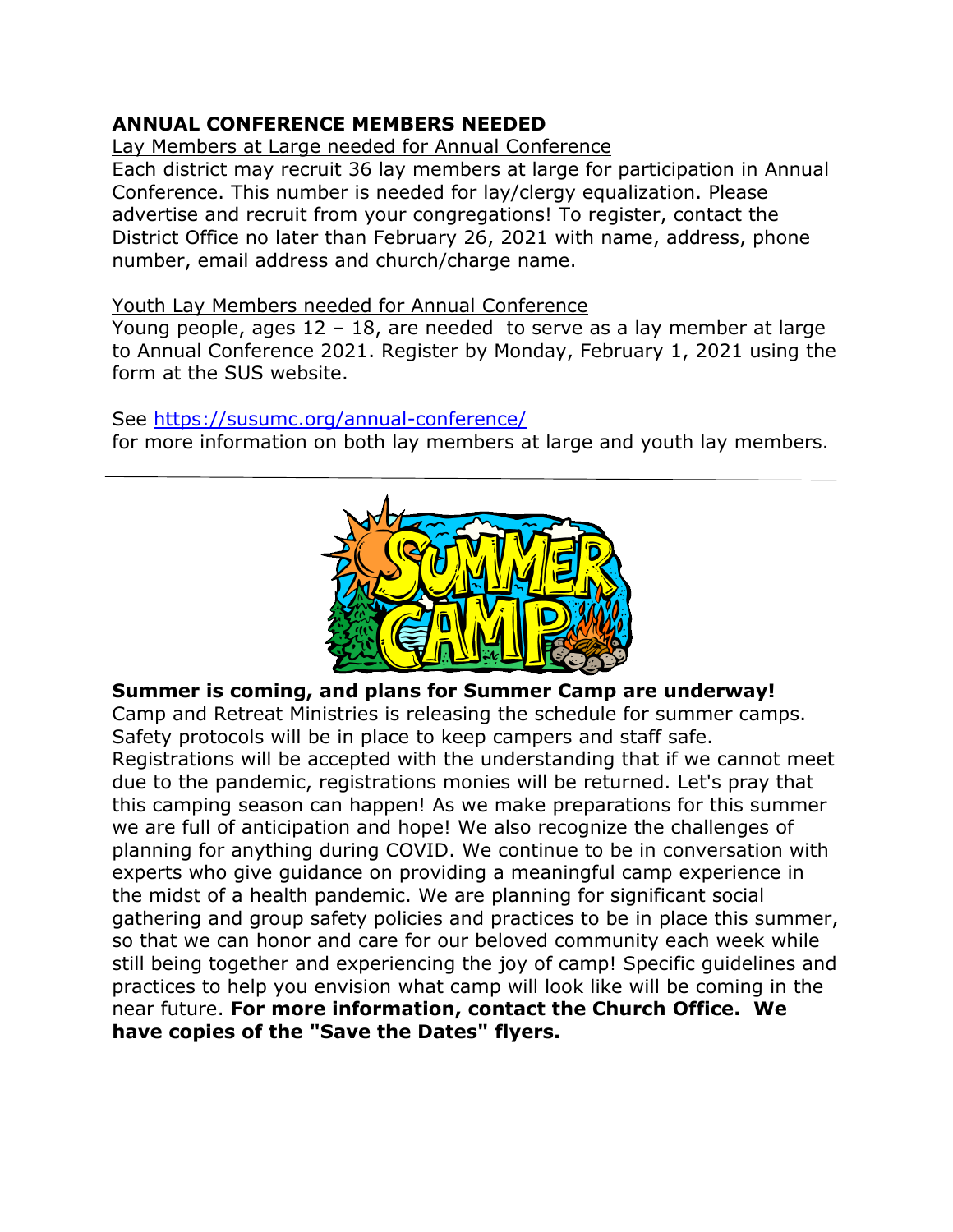| alentine's   |          |
|--------------|----------|
|              | KNIP_    |
| ERTHA        | SESISK   |
| OROWA        | UFBRYRAE |
| HOLCETAOC___ |          |
| SRHUC.       | LTETRE.  |
| DYNCA_____   | EESTW ·  |
|              |          |
| PELEVEON____ |          |
| NEOYH        |          |
| <b>CIDPU</b> |          |